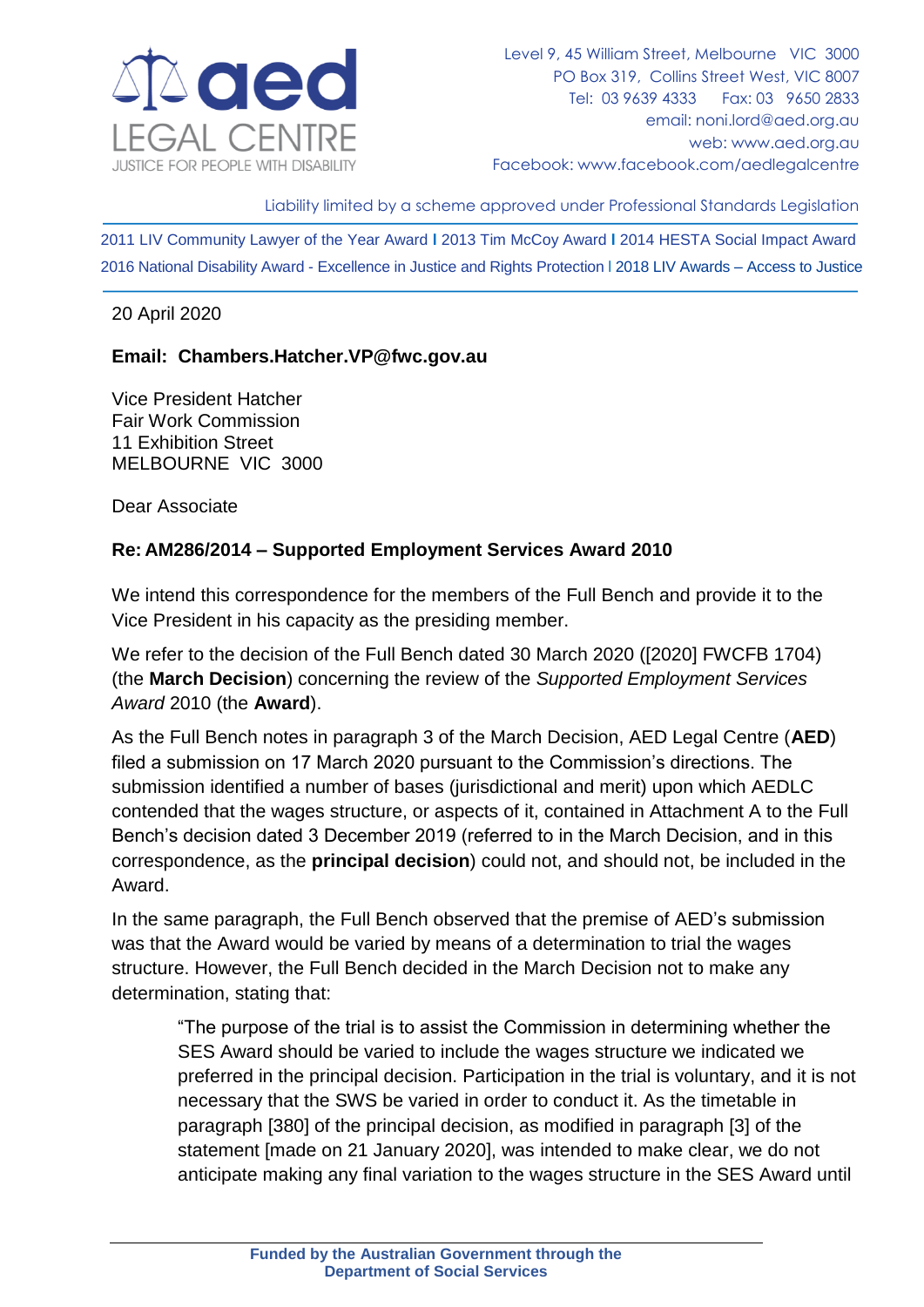after the results of the trial are known and interested parties have been afforded a further opportunity to adduce further evidence and make further submissions."

Having regard to the principal decision, the above statement, in AED's opinion, gives rise to some ambiguity.

AED recognises that the Full Bench does not intend to make a determination for the purposes of the proposed trial. However, in order for AED to properly assess the impact of the Commission's exercise of its powers on rights AED seeks clarification of the basis for, and purpose and scope of, the trial. AED respectfully requests that this clarification be provided by way of a further statement or decision.

### **Source of power and scope**

First, we would be grateful if the Commission would clarify:

- (1) The source of power by which the Commission may require a trial of terms and conditions of employment proposed for inclusion in a modern award (in this case, the proposed wages structure in Attachment A to the principal decision, by reference to paragraph 377 of that decision) prior to concluding, or in the course of performing, its 4 yearly review functions.
- (2) The source of power under which the Commission may determine how it may regulate the conduct of the trial, including by prescribing criteria for participation by employer and employee volunteers, by prescribing the trial methodology and by ensuring that the trial, as a Commission function, is conducted in a manner that accords with ss. 577 and 578 of the *Fair Work Act* 2009.

## **Purpose and Scope of the trial**

Second, we would be grateful if the Commission clarified the purpose and scope of the trial.

In paragraph 376 of the principal decision, the Full Bench stated that:

"We also consider that it is vital that the new wages structure we propose be trialed at a number of representative ADEs to ascertain the cost impact it will have on ADEs before it is implemented, having regard to our earlier statement of intention in respect of this."

In paragraph 379, the Full Bench described the trial, stated that the results should be made public and that interested parties be given an opportunity to make further submissions prior to a final determination varying the Award is made, and then said this:

"The results of the trial in terms of any changes to overall labour costs will be taken into account by us in setting the final wage rates for new grades A and B."

AED understood from these statements that the only purpose of the trial is to ascertain the labour cost impact of the Attachment A wages structure on ADEs in order that the Full Bench is able to assess and take this impact "into account" in setting the final wage rate for grade A and B employees. We understood that it was for this reason that, in paragraph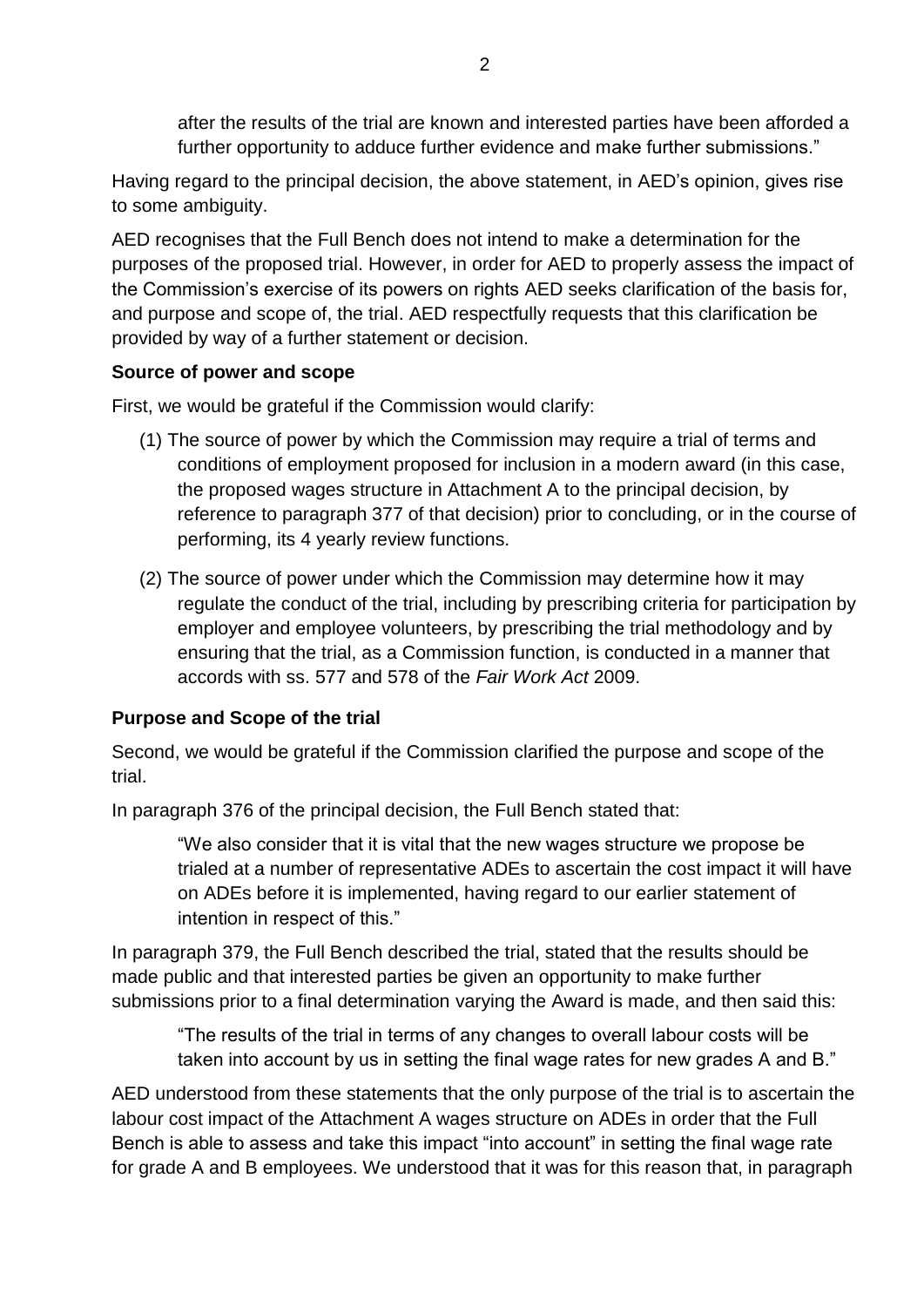372 of the principal decision, the Full Bench characterised the wages rates referred to in sub-paragraphs (2) and (3) as "provisional". This reflects the objective expressed by the Full Bench in paragraph 367 that any new wage fixation system for disabled employees in ADE employment not cause commercial disruption to ADEs by a sudden large escalation in their employment costs.

In paragraph 377 of the principal decision, the Full Bench characterises Attachment A as the "determination we are currently minded to make". However, until the March Decision, AED read the principal decision (in particular the Full Bench's conclusions commencing from paragraph 371) as the Full Bench's findings resulting from their review of the Award and their decision about the content of the determination that would vary the Award to include new terms pursuant to their review, subject to:

- (a) their consideration of the further submissions referred to in paragraph 378 of the principal decision (which submissions were filed by interested parties and dealt with by the statement of 21 January 2020 (**January Statement**));
- (b) the text of the terms that emerged from the conference of interested persons referred to in paragraph 378, the purpose of which was to achieve a consensus position "as to the terms of the award variations to give effect to this decision" (which is addressed in paragraphs 1, 2 and 4 of the March Decision); and
- (c) the Full Bench's consideration of the impact on ADE labour costs disclosed by a trial of "the terms of the award variations to give effect to this decision" (which AED understood would be introduced into the Award by a determination, noting that the Commission has power under former section 156(2)(b) to "make one or more determinations" varying the Award).

The March Decision however suggests a less conclusive view.

In paragraph 1 of the March Decision, after stating that two issues arose from the Bench's January Statement, the Full Bench said that the principal decision had "provisionally adopted" the proposed wages structure. In the paragraph that follows, the Full Bench concluded that it was necessary to provisionally resolve the two issues in order to conduct the trial and ended that paragraph by emphasising that it was "not stating any final view about the new wages structure which will ultimately be placed in the [Award]".

In paragraph 3, the Full Bench addressed the AED submission of 17 March 2020. The Full Bench held that a determination to undertake the trial is not necessary and that participation will be voluntary. The Bench then said that they don't anticipate making "any final variation to the wages structure" in the Award until the "trial results are known and interested parties have been afforded a further opportunity to adduce further evidence and make further submissions before a final determination is made on 27 November 2020." The Full Bench identified the purpose of the trial as assisting the "Commission in determining whether the SES Award *should* be varied to include *the wages structure* we indicated that we preferred in the principal decision" (emphasis added). On these bases,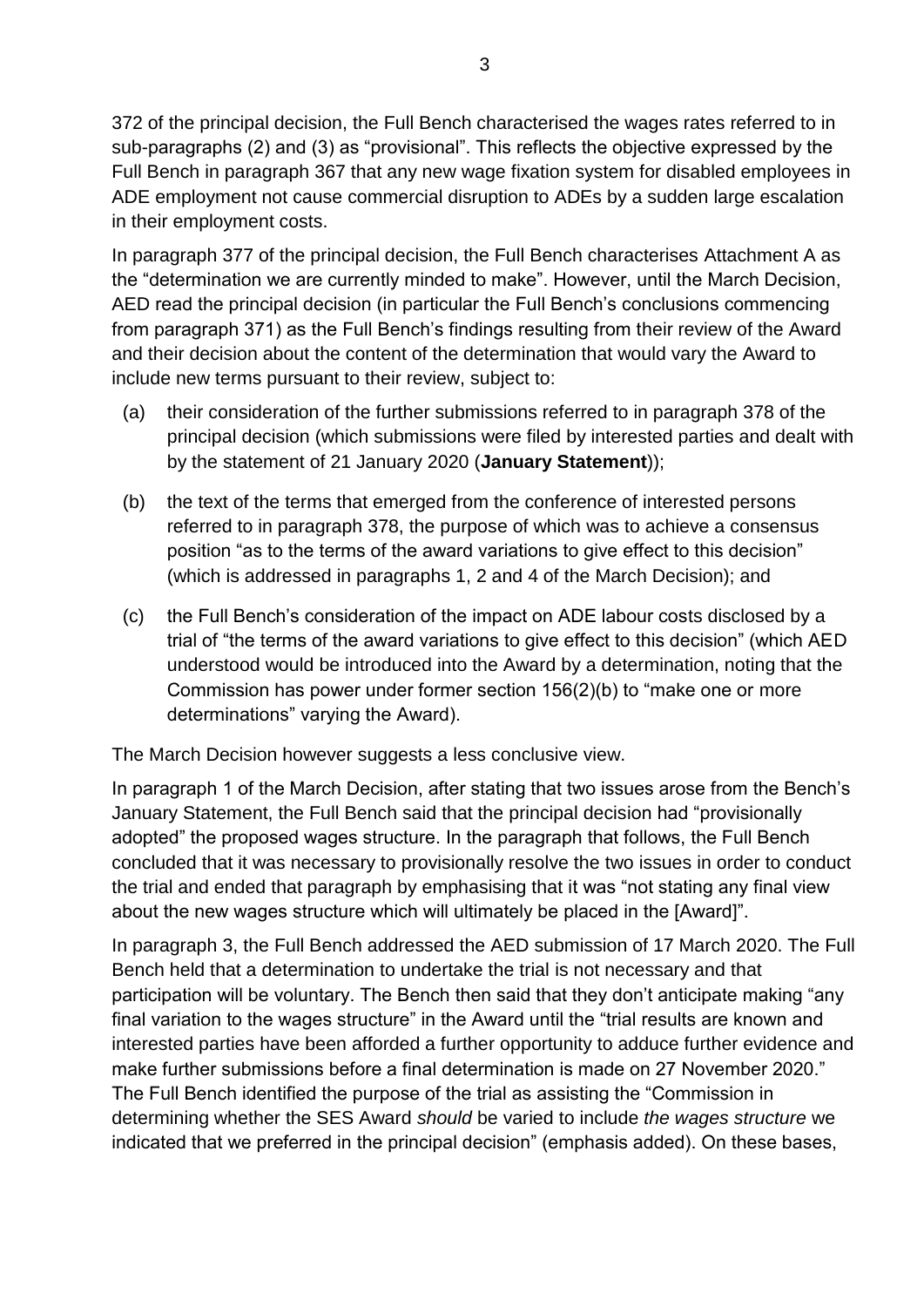the Full Bench held that the matters raised by AED's submission did not require consideration at this time.

These aspects of the March Decision suggest that the trial has a wider purpose than mere consideration of the labour cost impact of the proposed wages structure, and that the merit of the whole of that structure remains unresolved. Further, the March Decision suggests that the Full Bench will entertain further evidence and submissions about the merit of all aspects of the wages structure once the results of the trial are available, rather than limit their consideration to how trial results bear on the amounts of the Grade A and B wage rates that the Full Bench should fix. That this is so is perhaps confirmed by the Full Bench's conclusion that it was not necessary to deal with the AED submission at this time. As the Full Bench acknowledged, the AED submissions contended against inclusion of the proposed wages structure itself, and identified a number of jurisdictional barriers to doing so. The foundation for these submissions derive principally from the conclusions and findings made by the Full Bench in the principal decision.

AED would be grateful for clarification of these matters.

# **Additional matters.**

## Potential for interferences with legal rights

It is not clear from the March Decision just how the trial will affect the existing rights of employees covered by the Award, or whether there is a lawful basis for affecting those rights in the absence of an Award term, or order or determination of the Commission supported by power. Without seeking to be exhaustive, we draw attention to s. 45 and s. 351(1) of the *Fair Work Act*. Moreover, in the absence of an Award term, or order or determination of the Commission supported by power it would appear that s. 47 of the *Disability Discrimination Act 1992* could not be engaged by an employer: see in that respect s. 351(2)(a) and s. 351(3)(ab) of the *Fair Work Act*.

We also draw attention to clause 9A of the Award. Whilst this provisions obliges employers to take the steps there referred to in order to ensure employees are in a position to make an informed choice, it is relevant for the Commission to take this into account in regulating the conduct of the trial.

## Administration of the trial

The extract referred to above from in paragraph 379 of the principal decision suggests that only the results of the trial will be public once it is complete. AED contends that all aspects of the trial should be published on the Award review website, including the participation criteria; the ADE participants; the kind or kinds of work selected for assessment, by employer; the basis selected for classifying employees in grade A or B; the trial methodology; and any SWS benchmarks that have been adopted.

The steering committee participants have been asked to sign a non-disclosure agreement. AEDLC submits that this is inappropriate. The Commission is exercising public statutory power and expressly contemplates that interested parties will be afforded an opportunity to lead further evidence and make further submissions.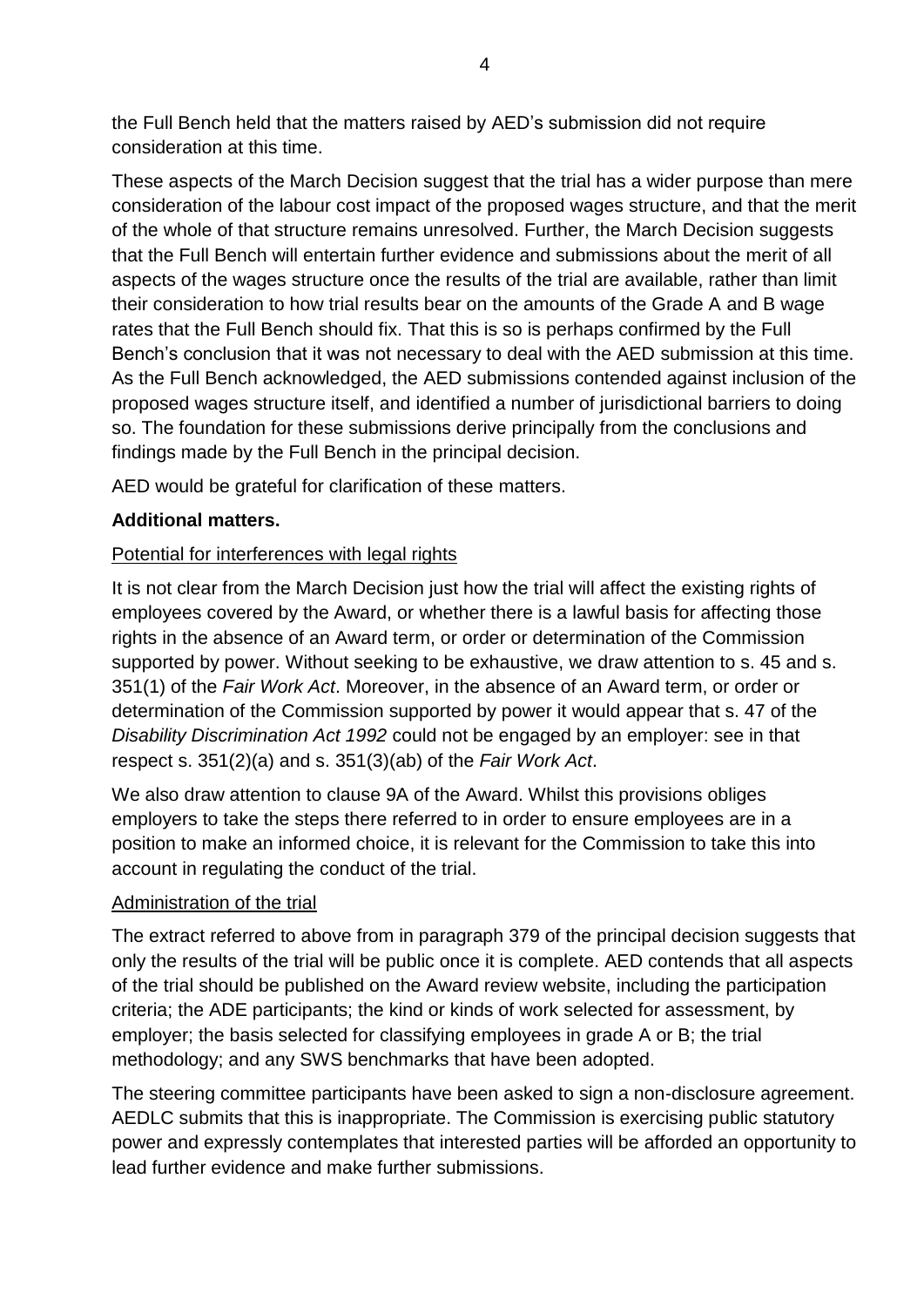Further, we understand that the Commonwealth Department of Social Services has engaged a consultant to conduct the trial and that it will determine the trial methodology, supervised, we assume, by the steering committee. If the Commission considers that it has the power to conduct a trial of prospective modern award terms, AED considers that it would be desirable for the Full Bench to identify the source of power to administer the trial in this way, and how it is proposed those powers will be exercised, in order to avoid impermissible delegations of statutory functions.

### Effect of the Pandemic

The Full Bench recognised in the March Decision that the COVID-19 pandemic may have an effect on the trial timetable. We expect this to be so. AED contends that the effect of the pandemic on ADE operations has the potential to distort trial results. For instance, even if there are some employees currently attending work with their ADE employer, there may be fewer of them and the range of disabilities may be atypical which may bear on classification decisions. Further, the work undertaken by an ADE participant, and hence their current workforce, is unlikely to be properly representative due to the economic effects of the pandemic. Further depending on the length of time it takes for this crisis to be resolved supported employees may require retraining before they are able to be assessed if they are off work for an extended period. AED contends that the Full Bench should give consideration to delaying the trial until they are satisfied that the trial is capable of assessing work in circumstances that constitute the circumstances in which work is usually performed by ADE employees with the range of skills and competencies that usually comprise the employer's workforce.

## **Timing of requested Statement or Decision**

Subject to a different decision of the Full Bench, the trial is scheduled to commence on 1 May 2020. In these circumstances, AED wishes to understand how rights are or are capable of being affected by decisions of the Commission, culminating in the March Decision. Further, planning for the trial is underway through the steering committee chaired by Full Bench member, Deputy President Booth and resources are being expended by interested parties for that purpose.

For these reasons, we would be grateful if the requested statement or decision were provided by 27 April 2020 or otherwise at the Full Bench's earliest convenience.

If you have any queries in relation to the above, please email us at [noni.lord@aed.org.au](mailto:noni.lord@aed.org.au) or leave a voicemail message on (03) 9639 4333 with some convenient times for us to return your call.

Yours sincerely

Kairsty Wilson Principal Legal Practitioner AED Legal Centre